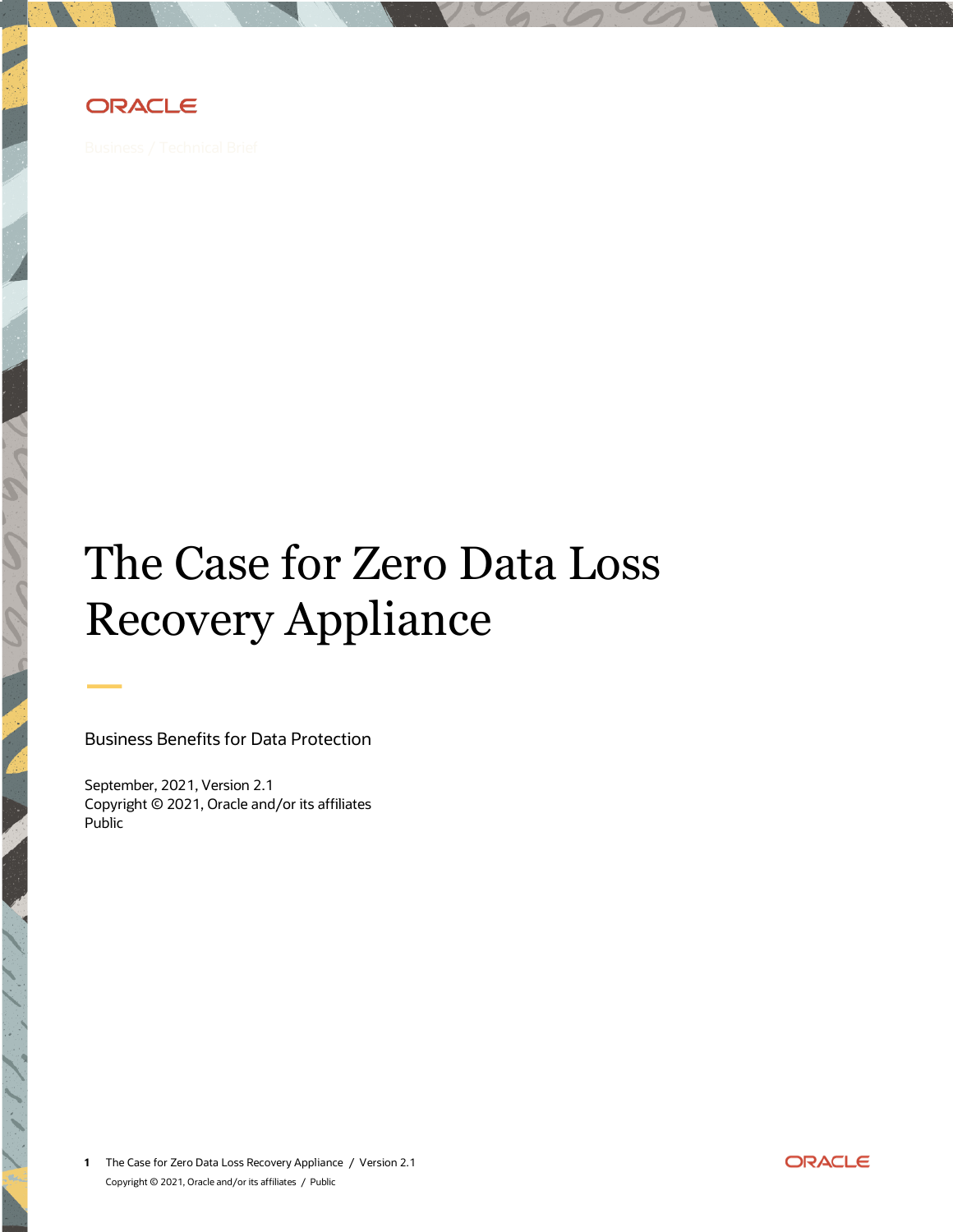**2** The Case for Zero Data Loss Recovery Appliance / Version 2.1 Copyright © 2021, Oracle and/or its affiliates / Public

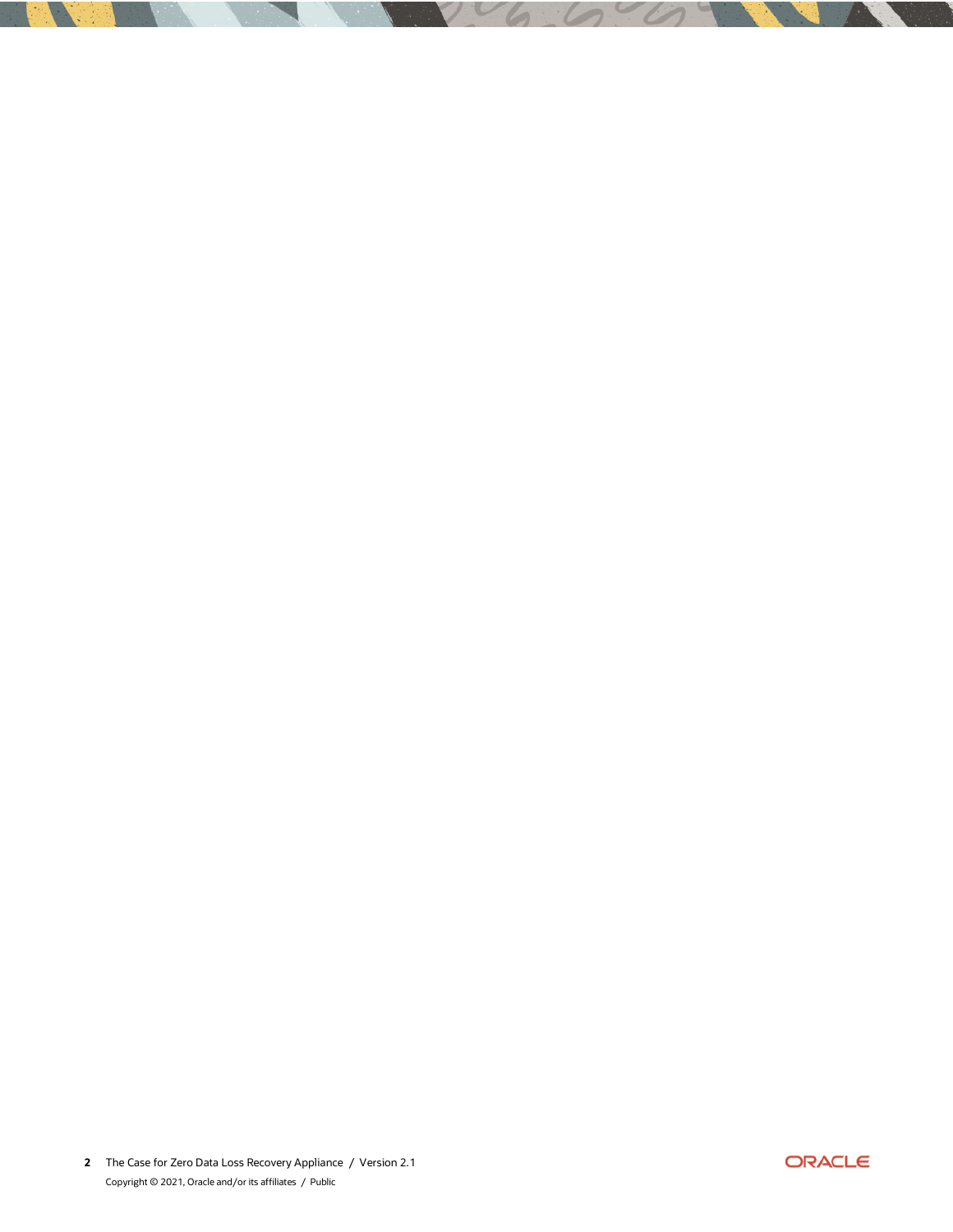# **Purpose statement**

 This document provides an overview of unique business benefits with Oracle's Zero Data Loss Recovery Appliance X9M for backing up and recovering Oracle databases, as compared with traditional backup solutions in the market . It is solely intended to help you assess the business benefits of deploying the solution and to plan your I.T. projects.

# **Disclaimer**

 This document in any form, software or printed matter, contains proprietary information that is the exclusive property of Oracle. Your access to and use of this confidential material is subject to the terms and conditions of your Oracle software license and service agreement, which has been executed and with which you agree to comply. This document and information contained herein may not be disclosed, copied, reproduced or distributed to anyone outside Oracle without prior written consent of Oracle. This document is not part of your license agreement nor can it be incorporated into any contractual agreement with Oracle or its subsidiaries or affiliates.

 This document is for informational purposes only and is intended solely to assist you in planning for the implementation and upgrade of the product features described. It is not a commitment to deliver any material, code, or functionality, and should not be relied upon in making purchasing decisions. The development, release, and timing of any features or functionality described in this document remains at the sole discretion of Oracle. Due to the nature of the product architecture, it may not be possible to safely include all features described in this document without risking significant destabilization of the code.

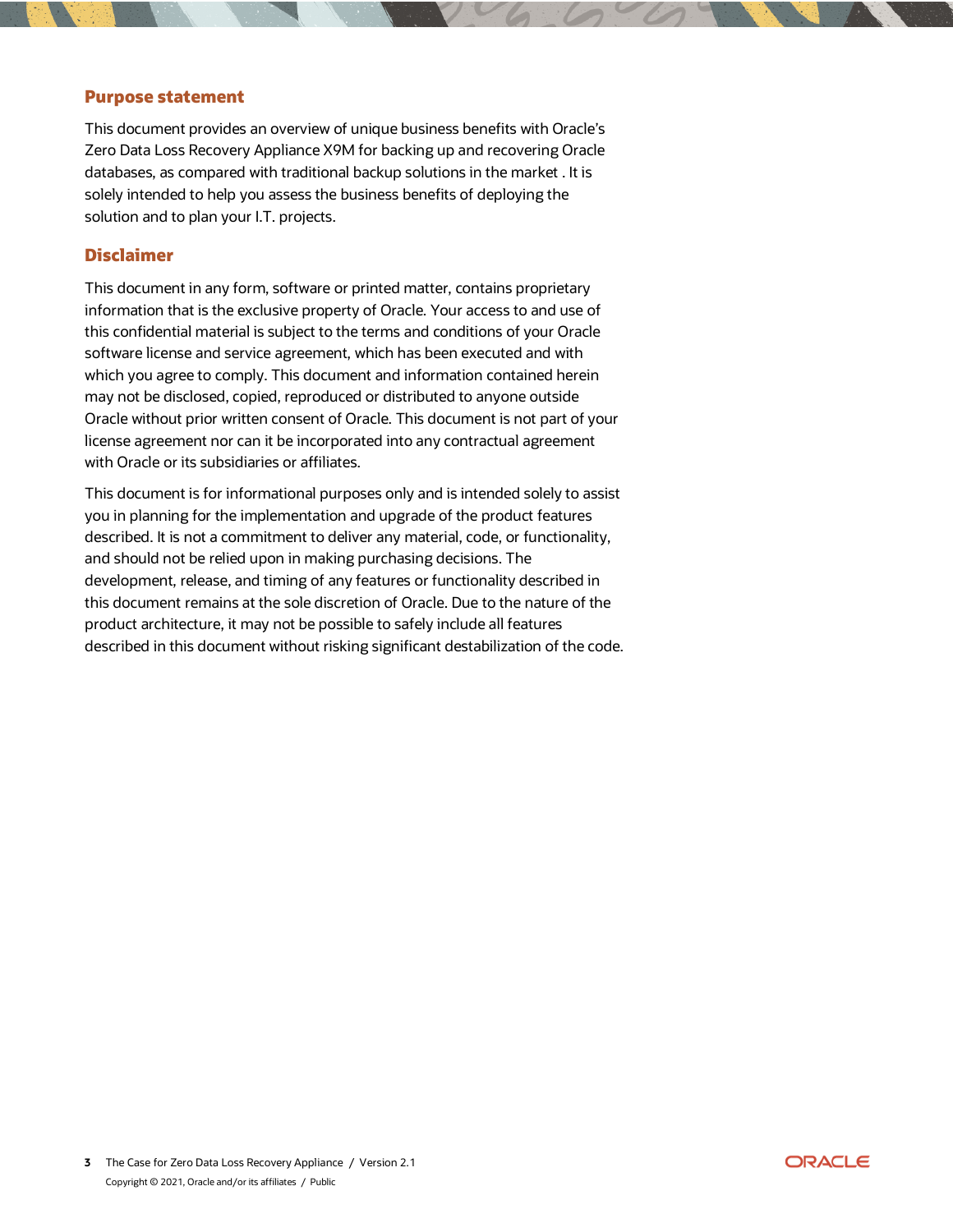# **Table of contents**

| <b>Purpose statement</b>                                        | 3  |
|-----------------------------------------------------------------|----|
| <b>Disclaimer</b>                                               | 3  |
| <b>Introduction</b>                                             | 5  |
| <b>Cost of Existing Backup Solutions</b>                        | 5  |
| Cost of Daily Full Backup                                       | 5  |
| Cost of Traditional Incremental Backups                         | 6  |
| Cost of Backup Agents                                           | 7  |
| Cost of Backup Staging Areas                                    | 7  |
| Cost of Backup Validation                                       | 7  |
| Cost of Operational & Administrative Complexity                 | 8  |
| Costs Arising From Lack of Standardization                      | 8  |
| Cost of Traditional De-Duplication: Performance vs. Space Usage | 9  |
| Cost of Data Re-Hydration Performance                           | 9  |
| <b>Multiple Sources of Data Loss</b>                            | 10 |
| Guaranteed Data Loss from Storage Snapshots                     | 10 |
| Guaranteed Data Loss from Remote Storage Snapshots              | 11 |
| Risk of Direct Database File Backup Solutions                   | 11 |
| Risk of Direct File Backup Combined with Storage Snapshots      | 12 |
| Risk of Data Loss in Transaction Logs                           | 12 |
| Risks of Multiple Co-Dependent Backup Catalogs                  |    |
| Inadequate Reporting and Monitoring                             | 13 |
| Risks of Using Storage Replication as Backup                    | 13 |
| <b>Summary Benefits of The Recovery Appliance</b>               | 14 |
| 25% Reduction in Database Server Resources                      | 14 |
| Up to 2X Faster Database Restore                                | 14 |
| 33% Reduction in Administrative Costs                           | 15 |
| Elimination of Costly Backup Agents                             | 15 |
| 6-8 Hour Time Savings or More                                   | 16 |
| Reduce or Eliminate Risk of Data Loss                           | 16 |
| Comprehensive Monitoring & Reporting                            | 16 |
| Recovery Appliance Delivers Performance AND De-Duplication      | 16 |
| <b>Sample Space Estimates</b>                                   | 17 |
| Recovery Appliance Backup Space Optimization                    | 17 |
| Daily Change & Redo Generation Rates                            | 17 |
| Uncompressible Data & Recovery Appliance Compression            | 18 |
| Quantifying The Benefits of The Recovery Appliance              | 18 |
| <b>Conclusion</b>                                               | 20 |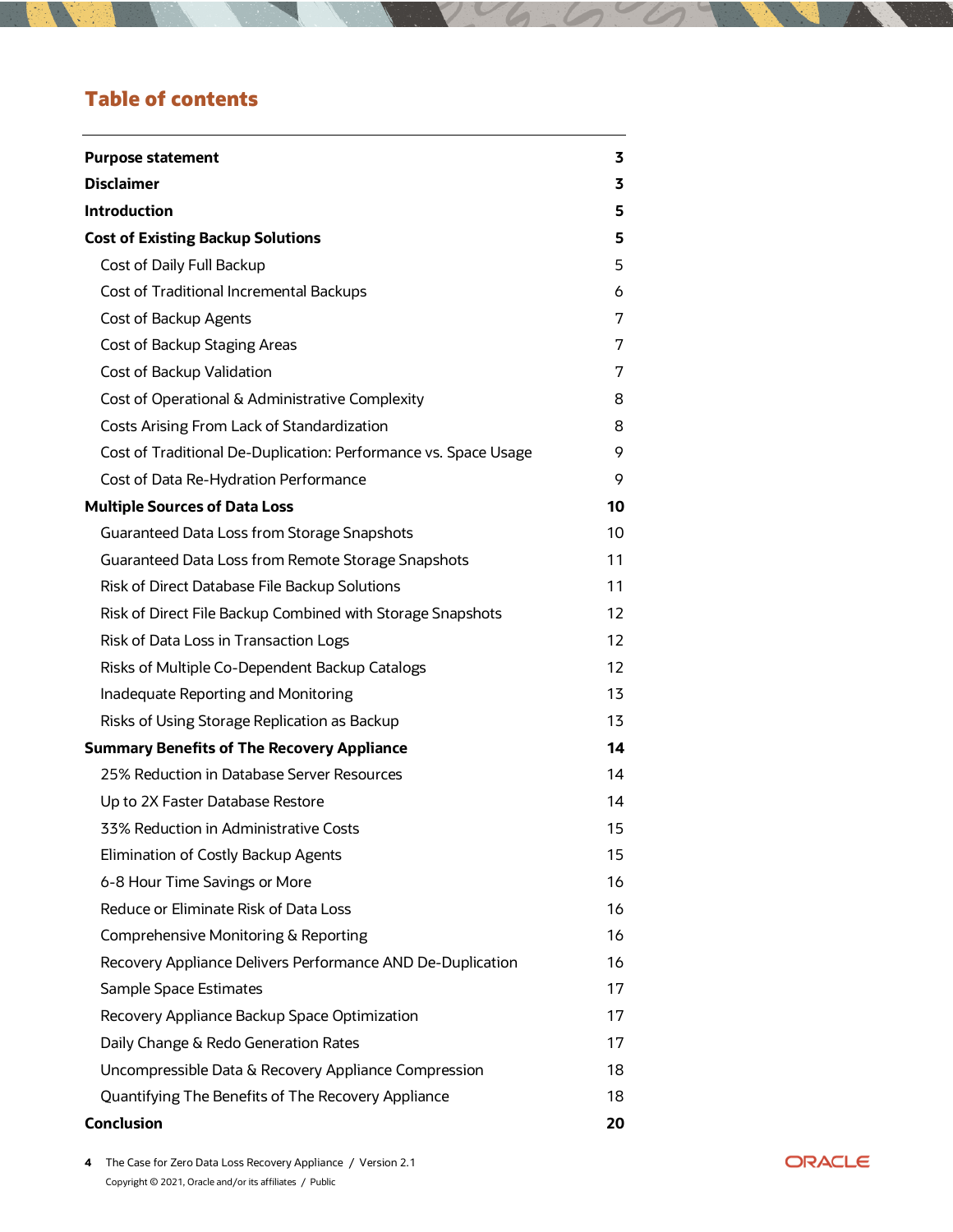# **Introduction**

 Oracle's Zero Data Loss Recovery Appliance transforms the business of Oracle database backups. The primary benefit of the Recovery Appliance is mitigating the risk of data loss present in existing solutions on the market. Data loss stems from administrative errors, component failures, media failure and inherent design flaws in some backup solutions. The Recovery Appliance also enables customers to ELIMINATE full database backups by backing up only the data that changes each day. Daily full backups generate large volumes of data, but also place an extraordinary strain on system resources including servers, storage space, I/O, and networks. Recovery Appliance streamlines operations and gives customers peace of mind that databases can be recovered in the event of a failure through extensive data validation and reporting.

# **Cost of Existing Backup Solutions**

 Existing backup & recovery solutions on the market pose a number of challenges related to Oracle database backup & recovery. Oracle's Recovery Appliance is designed to address the full range of issues faced by customers including:

- Hard Costs
- Soft Costs
- **Performance**

 Hard costs include server resource costs for full backups, and the cost of restoring using traditional incremental backups, while soft-costs such as administrative savings can be more difficult to quantify. This section provides an overview of the costs inherent in existing Oracle database backup & recovery solutions. The performance benefits of the Recovery Appliance apply primarily to the source databases themselves, where less work from the system is required to perform each backup and lower loads are placed on the network during backups. The Recovery Appliance also provides performance benefits during recovery, especially when compared to recovery using incremental backups or solutions that require "rehydration" of data. Later sections of this document will show how the Recovery Appliance addresses these challenges as well as outlining the process for determining how the Recovery Appliance will provide benefits relative to an existing backup & recovery solution implementation.

# **Cost of Daily Full Backup**

 Many Oracle customers execute daily full backups of Oracle databases even though only a small portion of data changes each day. According to our analysis of customer data, only 2% to 4% of data blocks change on a daily basis on average over a large population of databases. The daily full backup approach is becoming problematic due to the explosion in data growth, increases in processing volumes and decreasing processing windows due to factors such as globalization and consolidation. 20% annual compounded data growth results in 248% growth over 5 years, and many customers experience even higher growth rates.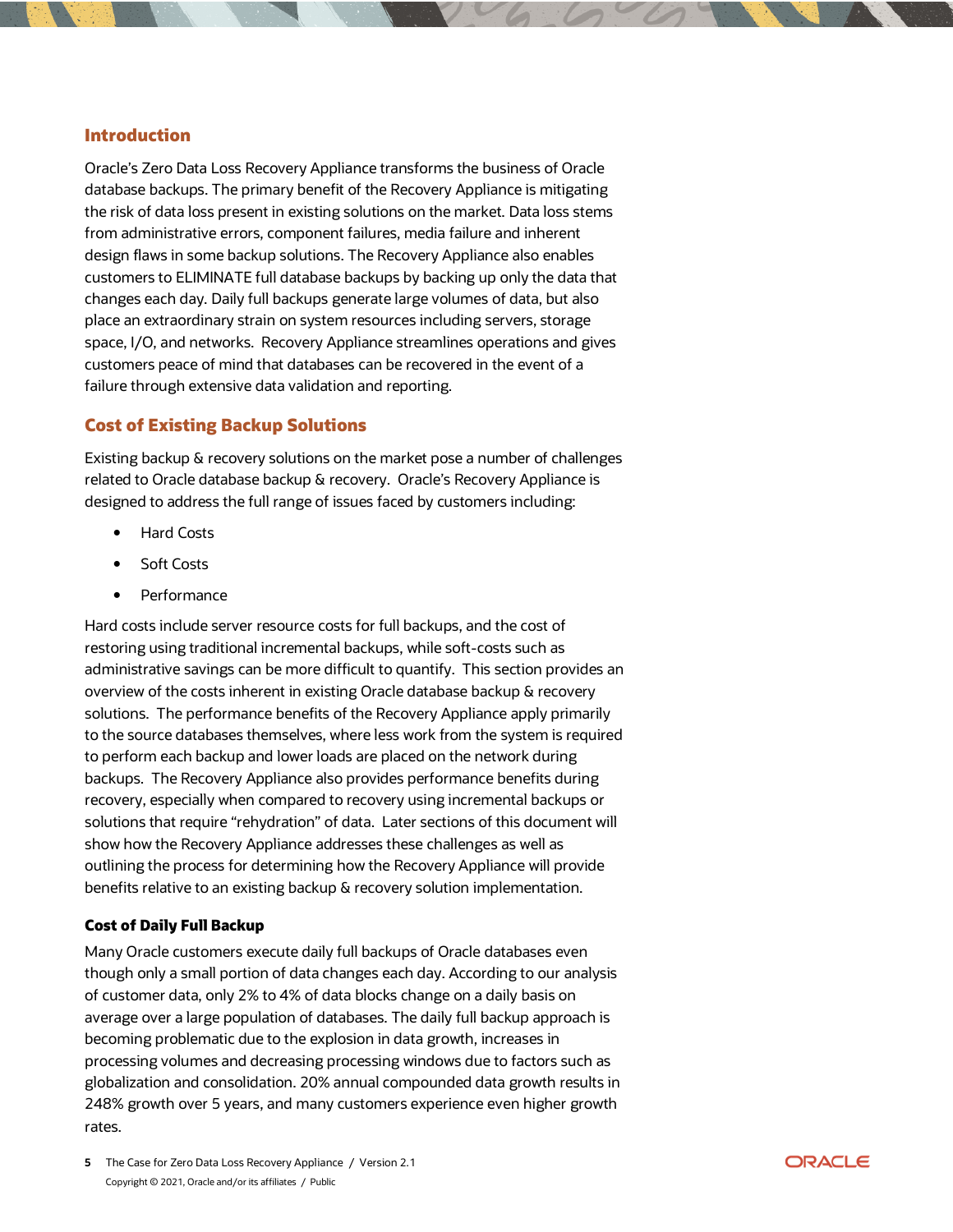Customers who perform daily full backups often cease other processing while backups are running, or deploy additional hardware to facilitate backup processing. For example, some Oracle customers may deploy a 4-node Real Application Cluster (RAC) configuration where 1 node is dedicated to executing backups. Such a configuration is clearly devoting 25% of system resources to the sole purpose of database backups each day. Some customers implement full backups directly in the storage tier, which simply moves the problem rather than solving it.

 Performing daily full backups also places significant burdens on network resources that can impacts to the business far beyond the database. The Recovery Appliance reduces network load by only reading and transmitting changed data, which is typically 1/10<sup>th</sup> to 1/20<sup>th</sup> (5-10%) the data volume as compared to daily full backups. The Recovery Appliance is able to achieve these network bandwidth savings, while still enabling recovery from a full backup using the Virtual Full Backup capabilities of the appliance.

 De-duplication product vendors frequently recommend daily full backups in order to maximize the elimination of duplicates. Daily full backups generate the maximum amount of duplicate data, which requires reading, transmitting and backing up the entire database simply to eliminate duplicates. RMAN incremental backups are a much more effective mechanism to eliminate duplicates, especially when used with Block Change Tracking, which ensures only changed blocks are read, transmitted and backed-up.

# **Cost of Traditional Incremental Backups**

 In order to alleviate the cost of daily full backups, some Oracle customers choose to reduce the frequency of full backups by using periodic incremental backups. For example, the typical approach is to run weekly full backups in combination with daily incremental backups. There are certain costs implications with this traditional approach to incremental backups.

 The cost of incremental backup processing comes during the restore process. The worst-case recovery scenario involves the following processing:

- Restore Full Backup
- Restore 6 Incremental Backups at 3% of the full backup size (18% total)
- Apply 6 incremental backups (time overhead varies)

 In this scenario, incremental backups equaling 18% of the full database size (3% per day) must be transferred across the network and applied to the database. Applying incremental backups can be more time consuming on traditional (non- Exadata) systems due to the random I/O characteristics that are common with incrementals, and because incrementals are applied to the database serially. This often results in incremental restores running slower than full restores, or as much as 2X-3X longer restore time overall than restoring from a full backup alone.

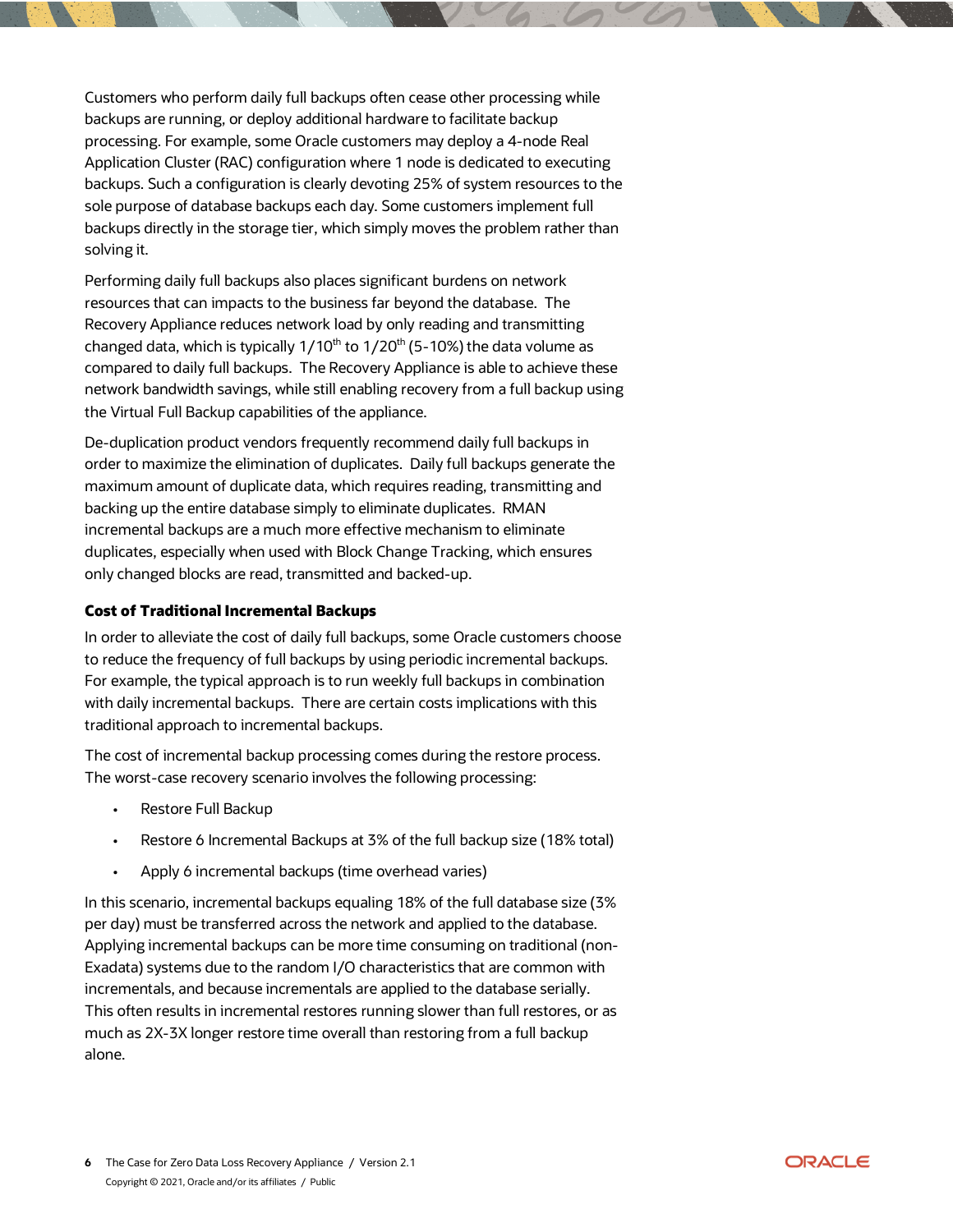## **Cost of Backup Agents**

 All major backup software vendors offer Backup Agents that interface with Oracle's Recovery Manager (RMAN) utility, which is Oracle's built-in backup & recovery infrastructure. Customers report that these agents (also known as "libraries" or "modules") come with a high purchase price. In fact, many customers have deviated from their desired backup configuration simply to avoid using these high-priced backup agents. These backup agents also include significant administrative costs involved in deploying and maintaining this  $3^{\mathsf{rd}}$ party product on all database servers.

# **Cost of Backup Staging Areas**

 In order to eliminate the cost of backup agents, many customers allocate additional storage to serve as a local staging area. Backups are first written by RMAN to a local area of storage that is backed-up off the server separately (to tape, VTL or other) to avoid purchasing costly backup agents, or to alleviate resource scheduling constraints. Such areas are at least as large as the database itself, and are often 2 times larger (to store the current and prior backup). The most obvious cost of this configuration is the doubling or even tripling of storage space. However, this configuration also imposes costs in terms of recovery processing time and administrative complexity.

 When using a local staging area, any restore from off-server backups will typically take at least 2 times longer. The data must be restored to the staging area first, before it can be restored to the database location using RMAN. Such a "double-hop" restore often requires coordination between System Administrators, Storage Administrators, Backup Administrators and Database Administrators, resulting in even slower database recovery due to such manual intervention. Using RMAN to backup the backup to tape (RMAN BACKUP BACKUPSET command) alleviates the double-hop issue, but requires space and backup agents to implement.

## **Cost of Backup Validation**

 Oracle recommends that customers periodically validate the integrity of backups using the RMAN RESTORE VALIDATE and RECOVER DATABASE TEST commands. The RESTORE VALIDATE command validates FULL and LEVEL0 backups only. The RECOVER DATABASE TEST command will also validate LEVEL1 (incremental) backups, but requires a full sized work area on the target server or a secondary server. Ideally, these commands should be run on a regular basis to ensure integrity of each backup. However, system resource constraints and processing time windows typically don't allow for such validation of backups.

 Databases are comprised of a series of files that are interrelated and dependent on each other. Traditional backup solutions break apart the database into multiple files and have the potential to break the relationships among the database objects. For example, an Oracle database consists of tables, indexes, transaction rollback data, transaction redo logs, system catalog and other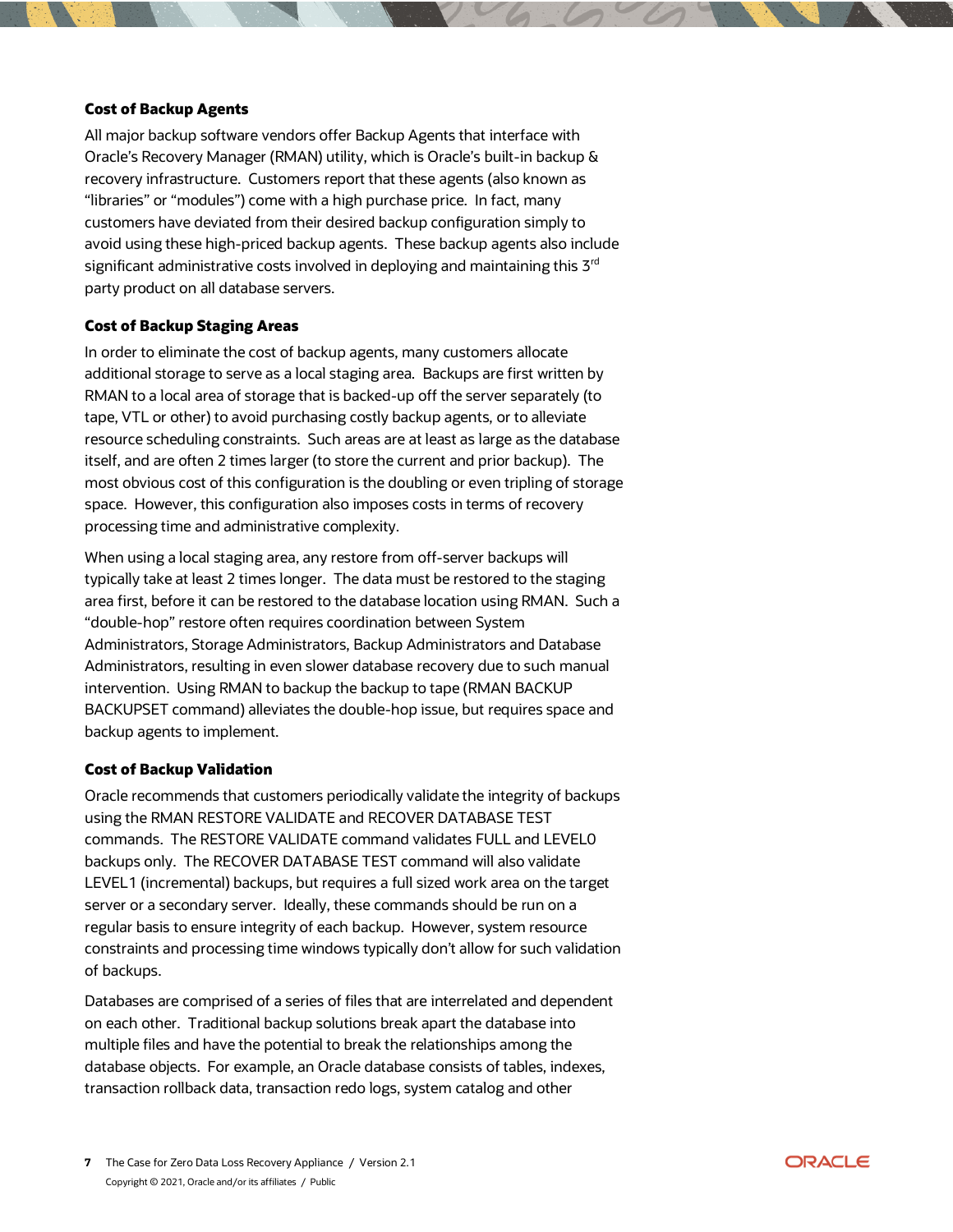structures that must be kept synchronized. Loss of individual files in a backup will compromise recoverability of the entire database.

 Failures in processing or errors in configuration can result in data integrity problems that are not detected until the moment when a recovery is performed. Oracle provides the ability to validate backups (RESTORE VALIDATE and RECOVER DATABASE TEST), but customers often find it's not feasible to use this feature, or it is cost-prohibitive to deploy sufficient resources to enable using this feature.

 A comprehensive program to validate backups on a regular basis requires a significant investment in hardware and personnel resources to perform periodic validation of backups. One Oracle customer has reported to the author that they have a dedicated team that uses dedicated servers and storage for backup validation. It takes the backup validation team an entire year to validate backups for the top 20% most important databases. Very few customers invest this level of resources in backup validation and choose to accept the risk of failed recovery.

# **Cost of Operational & Administrative Complexity**

 In many IT organizations, multiple teams are involved in configuring and operating Oracle database backup and recovery solutions. These teams must coordinate with each other on configuration and operation of their respective components of the overall solution. For example, data retention periods need to be established both within RMAN and within the Media Manager, which is one case where administrator efforts are duplicated and must be closely coordinated.

 The worst case of administrative complexity is when multiple administrators are involved in the operation/execution of the database restore process, often resulting in communication lapses, which then result in elongated database outages. One common failure involves storage administrators resolving space constraints by deleting backups of Oracle database transaction logs that are critical to database recoverability. Storage administrators need proper training in Oracle database backup & recovery, or they must consult with knowledgeable Database Administrators when making these decisions.

# **Costs Arising From Lack of Standardization**

 Many customers are forced to implement multiple backup solutions across their various databases because a single solution does not meet all of their needs. For example, smaller databases might be backed-up using RMAN to tape, while larger (more critical) databases might use RMAN backups to a local staging area. Other databases might be backed-up using storage snapshots or storage replication. Deploying multiple solutions results in higher administrative costs. Lack of standardization is further multiplied when organizations are involved in mergers and acquisitions, resulting in higher operational and support costs and limiting economy of scale benefits. Having a single backup/recovery solution that can be used across all systems reduces administrative costs and reduces risk of failure.

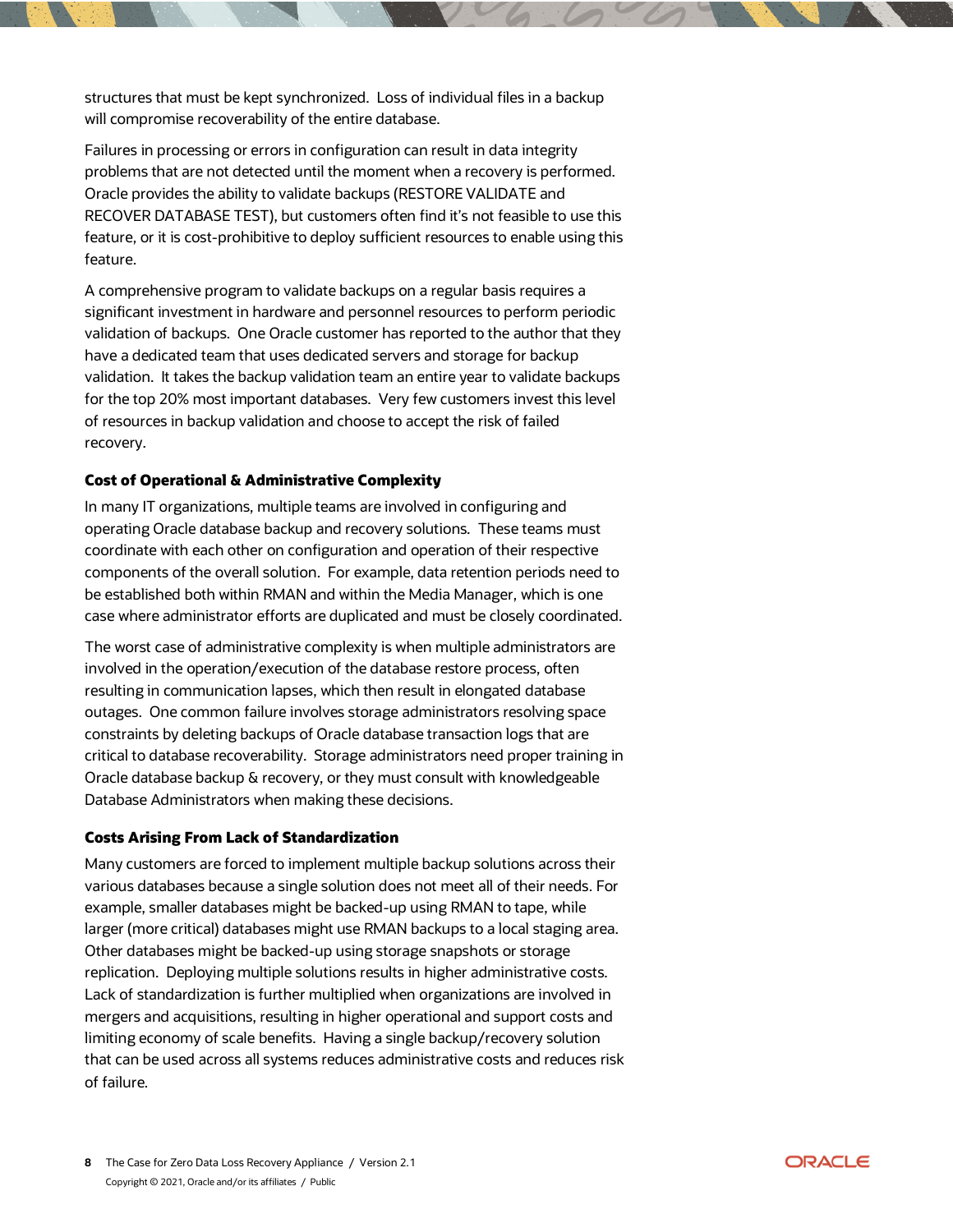## **Cost of Traditional De-Duplication: Performance vs. Space Usage**

 RMAN uses both "source" and "target" multiplexing to achieve optimal performance by leveraging system resources through the entire chain of components involved in a database backup. The multiplexing of the "source" is controlled by the "files per set" (FILESPERSET) parameter, and multiplexing of the "target" is controlled through RMAN channel allocation. Both of these settings are critical to achieving optimal database backup performance.

 Some backup technologies on the market attempt to reduce data volume in an RMAN backup set by eliminating duplicate data from one backup to the next. Of course daily FULL backups generate the maximum amount of duplicates that can be de-duplicated. This process relies on data being placed into RMAN backup files in a consistent fashion. However, the multiplexing capabilities of RMAN result in an unpredictable location of data within backup files, so it cannot be used if de-duplication is desired.

 The only way to force data into a more consistent location within the backup files is to actually DISABLE the source-side multiplexing of backups by setting "files per set" (FILESPERSET) equal to one (1). This setting has a negative impact on backup performance, but allows more effective de-duplication. Therefore, the trade-off with these solutions is one of performance vs. space. Customers cannot achieve space efficiency without impacting performance and vice-versa.

#### **CROSS-DATABASE DE-DUPLICATION**

 Data de-duplication in the Recovery Appliance is based on block-level versioning within each database. Recovery Appliance relies on Oracle database Block Change Tracking (BCT) so duplicate blocks are never read from disk, never transmitted to the Recovery Appliance and never stored inside the Appliance. The Recovery Appliance does not de-duplicate identical blocks ACROSS databases, such as in a development environment with multiple cloned copies of a database. In these situations with multiple cloned copies of a database, Oracle recommends focusing on the source of the problem by using technologies such as +SPARSE (thin-provisioned clone) Disk Groups in Exadata storage to reduce primary storage requirements.

 Databases that use Oracle's ASM (Automatic Storage Management) feature are less susceptible to the performance issues mentioned above, but require the use of larger memory allocations (internally inside the Oracle DBMS) to address performance. Additionally, using FILESPERSET=1 also places a heavier burden on the DBMS and MML during subsequent deletion, crosscheck and other operations.

## **Cost of Data Re-Hydration Performance**

 Some de-duplication technologies suffer from costly data re-hydration performance issues during database restore. High-density disk drives provide good sequential I/O performance, but much lower performance on purely random I/O operations. De-duplication technologies rely on their ability to detect and record changes between copies of a file, and those changes are often randomly scattered through the file. These solutions treat Oracle databases as a simple collection of flat-files, and do not understand the structure of those files or how the data location can be optimized to take advantage of high-bandwidth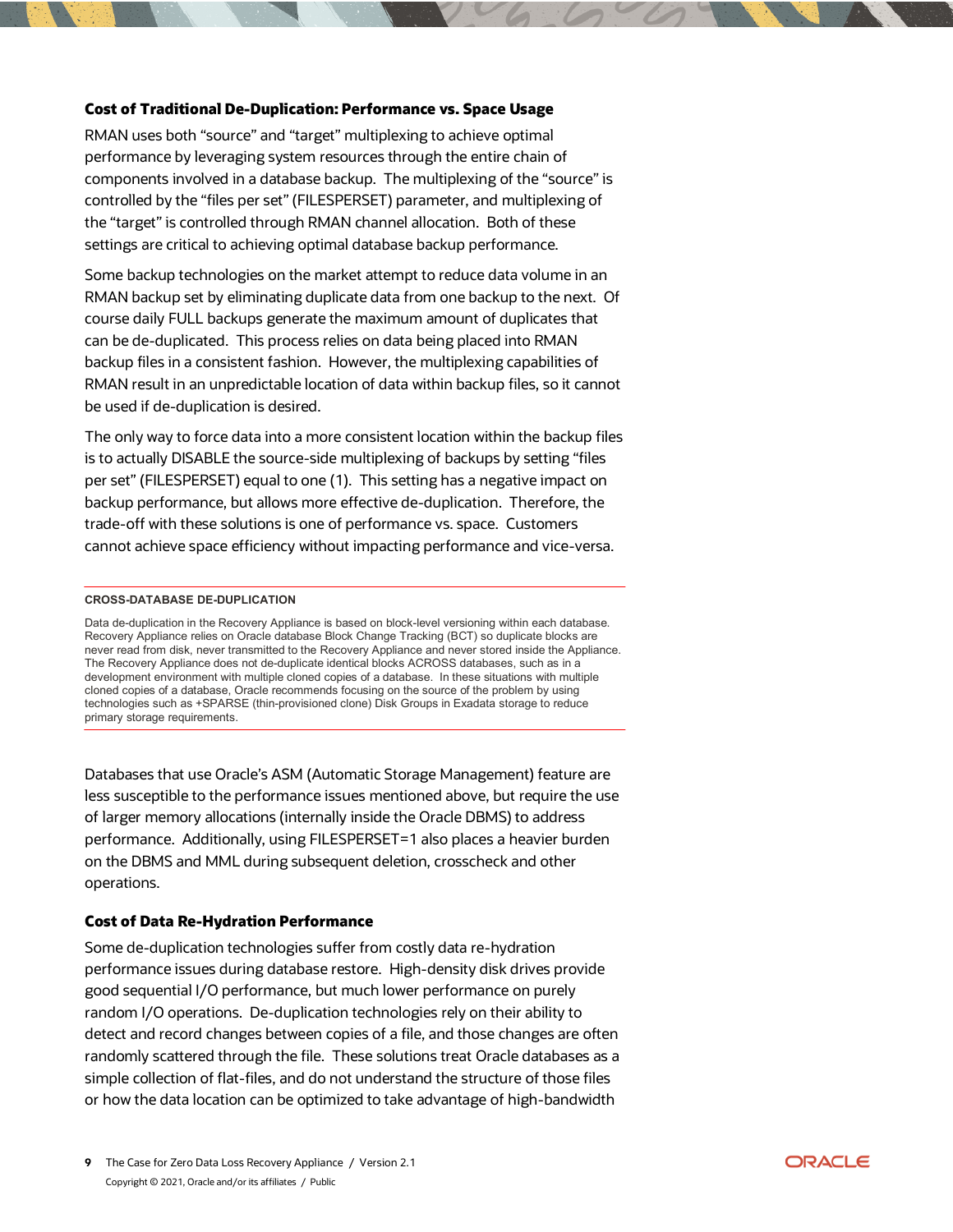### sequential I/O capabilities.

#### **RECOVERY-ORIENTED OPTIMIZATION**

 Oracle databases are fundamentally different than individual flat files due to the interrelationships between the files that comprise a database. The placement of files within the backup appliance can be designed to optimize data access for the purpose of database recovery, but this can only be done in a product that is designed specifically for Oracle database recovery. The Recovery Appliance periodically re-shuffles selected data blocks to optimize disk access in the event of a database recovery. This recovery-oriented optimization allows the Recovery Appliance to achieve recovery performance equal to data-ingest performance.

 As we have seen in this section, the cost of Oracle database backups extends far beyond the simple cost of storage within the backup appliance itself. In the following section, we will explore the multiple sources of data loss that exist in other backup & recovery solutions.

## **Multiple Sources of Data Loss**

 Oracle's Recovery Appliance is designed to address all major sources of data loss related to backup and recovery of Oracle databases. Some backup solutions used for Oracle databases provide a literal <u>guarantee</u> of data loss, while other solutions simply carry risk of data loss due to gaps in functionality. This section provides an overview of the major issues and technical limitations that result in loss of data during Oracle database recovery. Later in this document, we will see how the Recovery Appliance addresses these issues.

#### **Guaranteed Data Loss from Storage Snapshots**

A number of 3<sup>rd</sup> party storage vendors recommend using "storage snapshot" technologies to backup Oracle databases without proper Oracle database interfaces (RMAN or User-Managed Backups). These solutions provide GUARANTEED data loss (even when operating as intended), because the recovery process involves simply reverting to the last snapshot. All database changes between snapshots are lost during recovery. Oracle has recommended against these database backup techniques for more than 15 years, yet 3<sup>rd</sup> party storage vendors continue to recommend these solutions and customers continue to suffer data loss.

#### **STORAGE BASED BACKUP OVERHEAD**

 Storage-based backups offload work from database servers to storage, but this does not eliminate the associated overhead. The Recovery Appliance eliminates 90-95% of I/O by only sending changes (delta push) to the appliance, while storage-based backups simply move the same heavy workload from servers into storage.

 Some storage snapshot technologies rely on full physical copies (also called split-mirror backups), which represent a significant increase in storage costs. Full physical snapshots are full-sized duplicates of the production database, including data structures that aren't necessary for database recovery. For example, TEMP tablespaces (used for SORT/WORK space) are not required for database recovery. Snapshot backups will include space for TEMP tablespaces, free space within the database and other portions of the database that aren't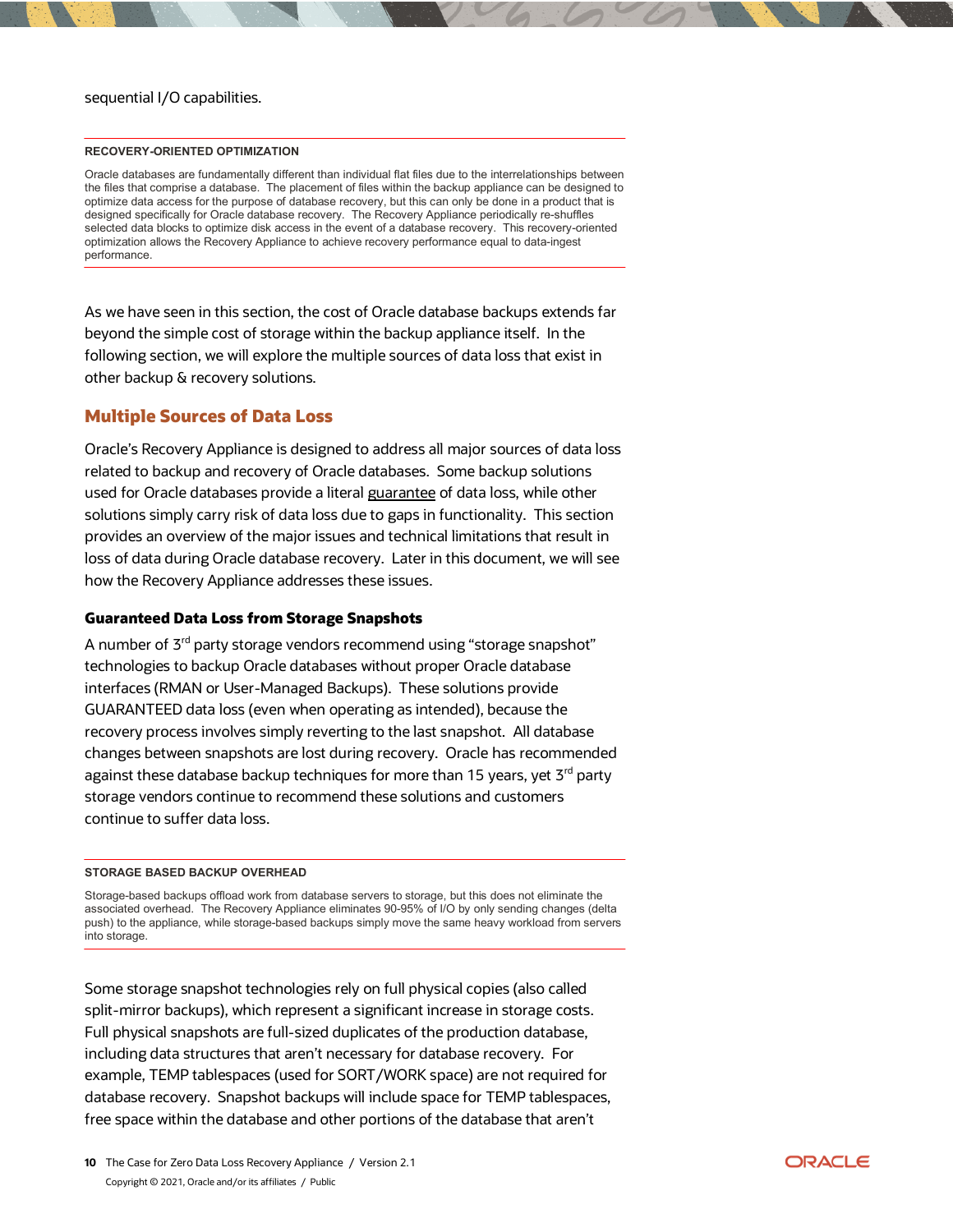### required for recovery, resulting in greater than necessary storage utilization.

#### **CRASH CONSISTENT SNAPSHOTS**

 One snapshot technology vendor refers to their solution as being "crash consistent", which is an absolutely correct description. The snapshot must properly mimic a system crash with writes to all files terminating simultaneously or the database backup will be corrupted. These products rely on the Crash Recovery capabilities of the Oracle database, whereas fully featured backup/recovery solutions like the Recovery Appliance are based on Oracle database Media Recovery capabilities.

 Some snapshot technologies are known as "thin-provisioned" snapshots, "copy on write" snapshots, or pointer-based technologies that reduce the amount of storage consumed, but have the same inherent weakness as backups using physical snapshots. All of these technologies have the same guaranteed loss of data because they only provide recovery to specific, pre-determined points in time and cannot recover to any arbitrary point time between snapshots.

#### **Guaranteed Data Loss from Remote Storage Snapshots**

 Some vendors continue to position "remote storage snapshot" (also known as local storage snapshot mentioned in the previous section. As with local storage snapshots, these technologies also bypass the normal database backup/recovery mechanisms and will result in some degree of data loss. remote storage copy) technologies that have the same inherent weaknesses as a

#### **POINT-IN-TIME RECOVERY**

 Snapshot backups (whether local or remote) do not provide point-in-time database recovery capabilities. While snapshots are taken at specific "points in time", these are pre-determined points in time established when the backup is taken, not during the recovery process. True point-in-time recovery refers to the ability to restore a database to ANY point within the data protection window. Snapshot backups have been compared to a photograph, while a fully functional database backup solution are similar to full-motion video with fast forward and rewind capabilities.

#### **Risk of Direct Database File Backup Solutions**

 Prior to the introduction of Oracle's Recovery Manager (RMAN) utility, direct database file backups (called User Managed Backups) were a persistent source of database recovery failures. A small number of customers continue to use such database backup techniques, and some 3<sup>rd</sup> party backup solution vendors still recommend this practice. Oracle provides support for this feature, but primarily for purposes of backward compatibility. For more than 20 years, Oracle has recommended that all customers move to using RMAN instead of using this outdated database backup method.

 Direct database file (or User Managed) backup methods (using the BEGIN/END backup commands) are extremely complex to implement and are prone to failure due to scripting errors and other related issues. The risk inherent in using these methods is corrupted backups and unrecoverable databases. Such processing failures typically are not detected until a database crash occurs and the customer discovers their backup solution has experienced previously undetected failures and the backup is therefore unusable.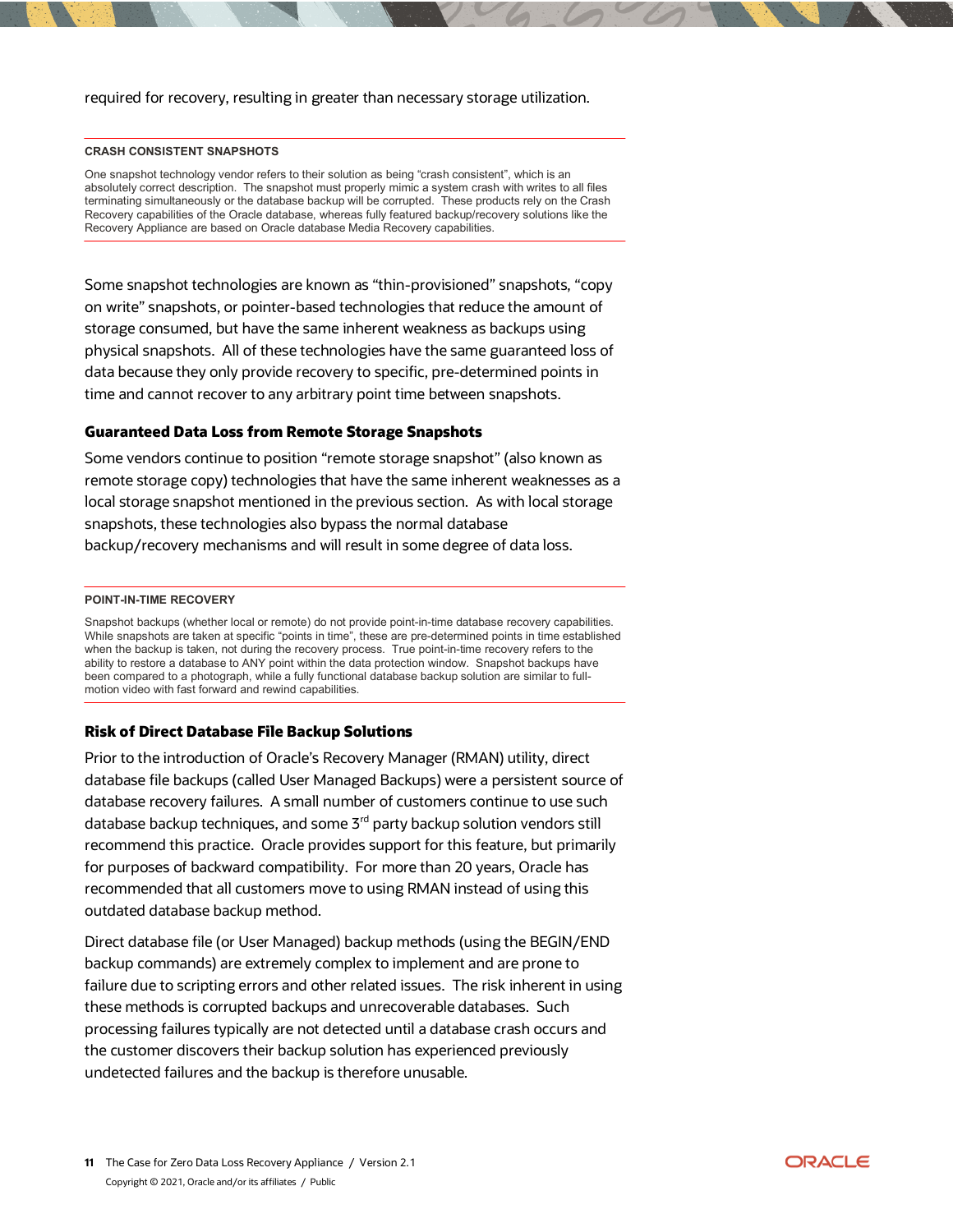## **Risk of Direct File Backup Combined with Storage Snapshots**

 Some storage vendors have attempted to mitigate the data loss issue by combining storage snapshots with the direct file (User Managed) backup technique (BEGIN/END backup commands). As discussed above, these solutions are highly complex and are prone to errors, resulting in corrupted backups, failed recoveries and loss of data. Oracle Database 12c includes the "Snapshot Optimization" feature that eliminates the need for BEGIN/END backup (decreasing scripting complexity), provided the storage vendor's implementation meets certain criteria. This new feature reduces the risk, but these solutions are still inferior to RMAN based backups.

## **Risk of Data Loss in Transaction Logs**

 The Oracle database transaction log contains a record of all transactions. In most backup solutions, the transaction log is only backed up during regular database backup processing. This configuration results in risk of data loss for all transactions since the last backup. It is possible to shorten the window of vulnerability by periodically executing backups of the transaction log, but this will be in a batch mode only.

#### **REMOTE REAL-TIME REDO TRANSPORT**

 The Recovery Appliance offers features that can effectively eliminate loss of data in the transaction log through the use of real-time redo transport, which relies on the same mechanism used by Data Guard to remotely mirror the redo log on the The Recovery Appliance itself, protecting against loss of redo in the event of total loss of production server and storage.

 Oracle database redo logs can be protected by using Data Guard to remotely mirror the redo logs onto a standby server. Oracle's Maximum Availability Architecture (MAA) also dictates use of a backup/recovery solution even in a Data Guard environment. Therefore, Data Guard remote redo logging is not a replacement for backup/recovery and provides a different capability from the Recovery Appliance.

## **Risks of Multiple Co-Dependent Backup Catalogs**

 Customers running RMAN with Backup Agents (as opposed to RMAN writing to disk) have an RMAN catalog as well as a Media Manager Catalog. The RMAN catalog can be located in the database controlfile, or (ideally) in a separate catalog database, but it still constitutes a catalog in either configuration. The RMAN and Media Manager catalogs (respectively) track backups executed by RMAN and the location and status of the data stored by the Media Manager. These catalogs are managed separately by the separate software, and are typically administered by different teams in the IT organization. No single interface gives an accurate view of database recoverability in these configurations.

 Oracle provides RMAN features to check and synchronize the RMAN and Media Manager catalogs. The RMAN CROSSCHECK BACKUP command cycles through RMAN catalog entries and reconciles them with entries in the Media Manager catalog. Oracle recommends that customers execute the CROSSCHECK

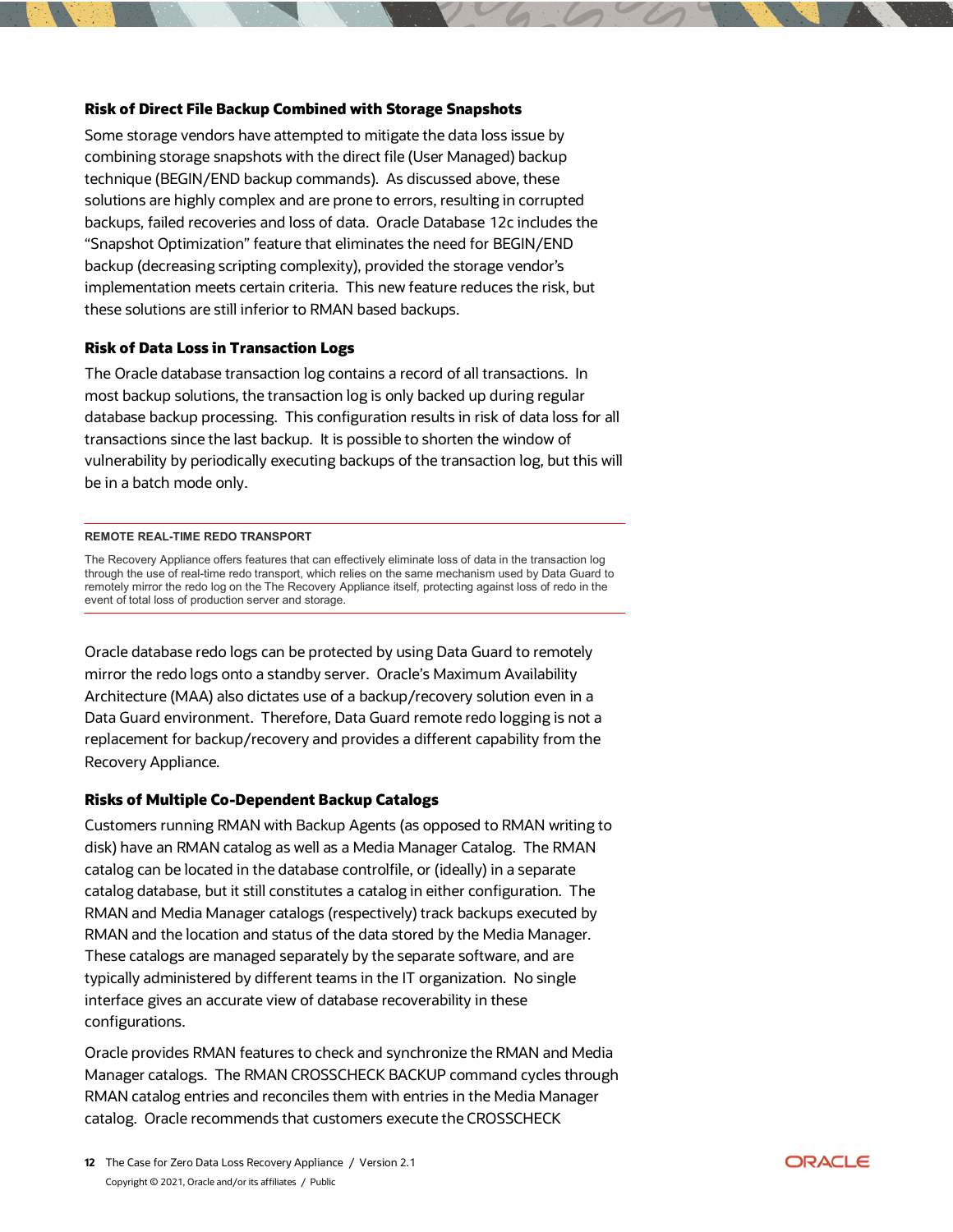command on a regular basis to ensure the catalogs are synchronized. However, in some cases poor performance of the Media Manager catalog makes cross- checking impractical, resulting in the failure being detected during a database recovery with the attendant increase in duration of the database outage, or in in the worst case, an unrecoverable database.

 It is possible to use RMAN to write backups to local files or to a Network File Server (NFS) storage area. In this configuration, the media (backup files) are stored in a simple file system that can be directly manipulated by administrators. The hierarchical file system effectively serves as a media "catalog" although without any system services to manage the catalog. As with a media manager, the RMAN catalog and file system contents can become out of sync if files are manipulated without corresponding updates to the RMAN catalog.

# **Inadequate Reporting and Monitoring**

 Other Oracle database backup solutions on the market provide inadequate reporting and monitoring capabilities, and do not give an overall view of data protection status based on data protection SLA's (Service Level Agreements) defined with the business. Multiple administrators manage individual components of the backup solution without any comprehensive view of the overall solution. In many cases, a complex audit process is required to determine whether the backup solution is functioning properly according to data recoverability needs of the business.

# **Risks of Using Storage Replication as Backup**

 Some storage vendors recommend deploying "storage replication" technologies as a form of database backup (without RMAN or User-Managed Backup processing). These solutions have a number of fundamental flaws and simply do not provide the full range of recovery options required. The most notable problem with storage replication is that they operate at a binary level without important data integrity checks. Physical data corruption at the primary site will often be dutifully replicated to the secondary site as an exact binary copy of the same corrupted data.

## **STORAGE REPLICATION IS NOT A PROPER BACKUP**

 Storage Replication is not a proper backup because it simply provides a copy of the database as of the current point in time or (in most cases) with a slight delay. Oracle database backup & recovery solutions provide the ability to effectively rewind the database (or any portion of the database) to an arbitrary (not pre-determined) prior point in time.

 In addition to propagating a perfect copy of corrupted data, storage replication does not constitute a proper database backup. The storage replica is a single copy of the database at a specific point in time. This point in time is typically several seconds or minutes behind the time of the primary database copy. The recoverability is only to that specific point in time. If the business requires recovery to a different point in time, the storage replica is not able to deliver upon that requirement.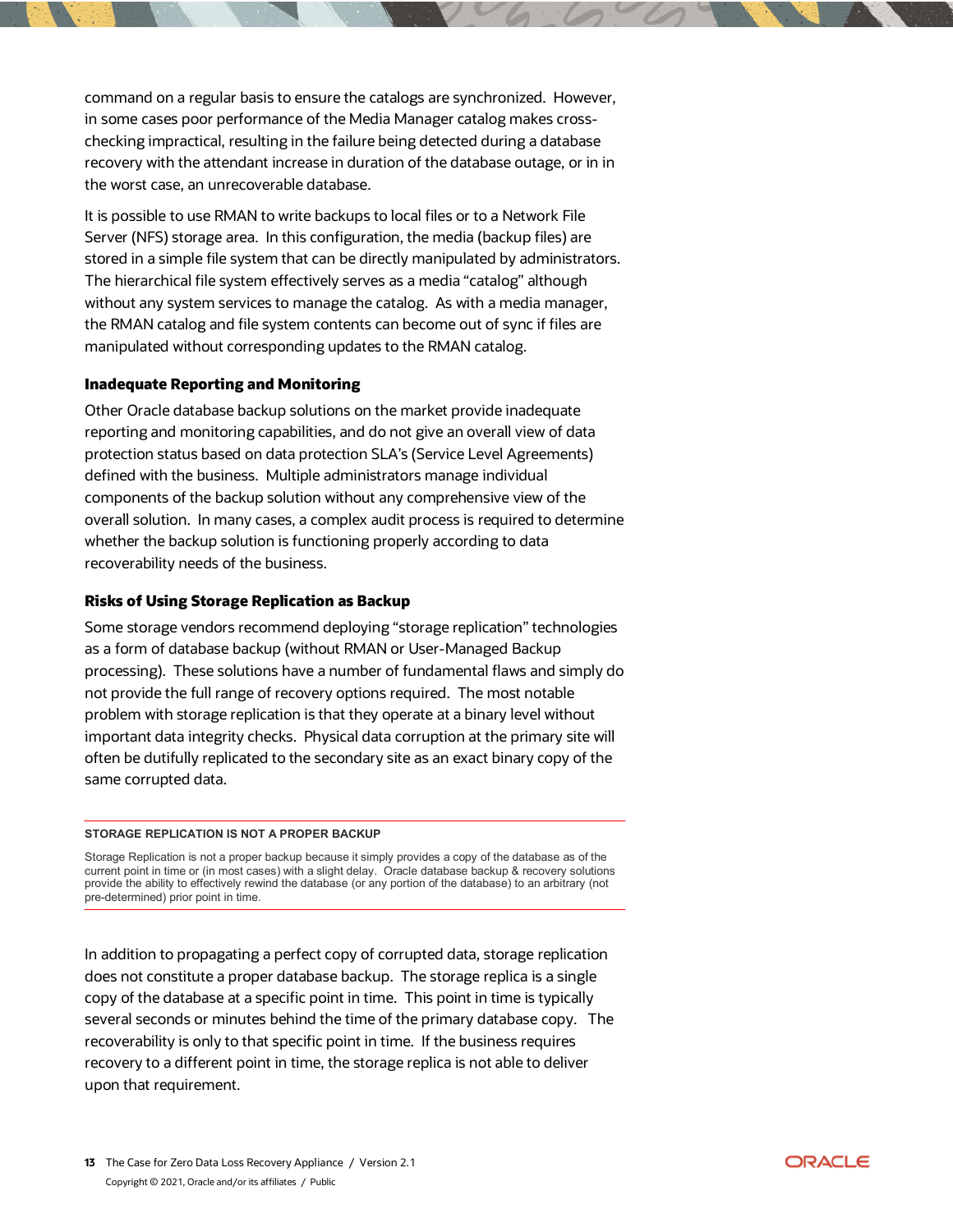# **Summary Benefits of The Recovery Appliance**

 Oracle's Recovery Appliance provides the following benefits over other database backup solutions:

- As much as 25% reduction in Database Server Resources
- As much as 2X faster database restore/recovery processing
- As much as 33% reduction in administrative costs
- Elimination of costly database backup agents
- As much as 6-8 hours TIME savings (or more) each day
- Reduce or eliminate risk of data loss
- Provide comprehensive monitoring and reporting
- Delivers Performance AND De-Duplication together

 These benefits will apply to customers differently based on their current Oracle database backup solution. In later sections of this document, we will outline a number of important discovery questions that can be used to determine how a customer will benefit from implementing the Recovery Appliance.

# **25% Reduction in Database Server Resources**

 While the exact amount of resource savings will vary from one customer to the next, every customer that performs daily full backups will see savings in server resources by implementing the Recovery Appliance. The 25% number is based on customers who deploy a Real Application Clusters (RAC) configuration with 4 nodes, where 1 node is dedicated to the simple task of running daily full backups. The resource savings include the following:

- 25% reduction in server resources
- 25% reduction in software licenses
- 90-95% reduction in I/O for backups

 Because Oracle's Recovery Appliance enables customers to eliminate FULL backups entirely (aside from an initial full backup), customers no longer have to deploy additional system resources to perform periodic full backups. Some Oracle customers deploy 1 out of 3 RAC nodes for backup (33%) and other customers deploy a smaller amount of additional resources to perform backups. All customers deploy some percentage of resources (servers or I/O subsystem or both) simply for the purposes of executing daily full backups.

 Server resource reduction can also be measured in terms of I/O reduction. The Recovery Appliance eliminates 90-95% of I/O as compared to full database backups, based on typical daily change rates of 2% to 4%. Customers who use an incremental + full backup strategy still devote some amount of system and storage resources to the task of performing periodic full backups.

# **Up to 2X Faster Database Restore**

 For customers who implement traditional incremental backups (weekly full with daily incremental backups), The Recovery Appliance will enable as much as 2

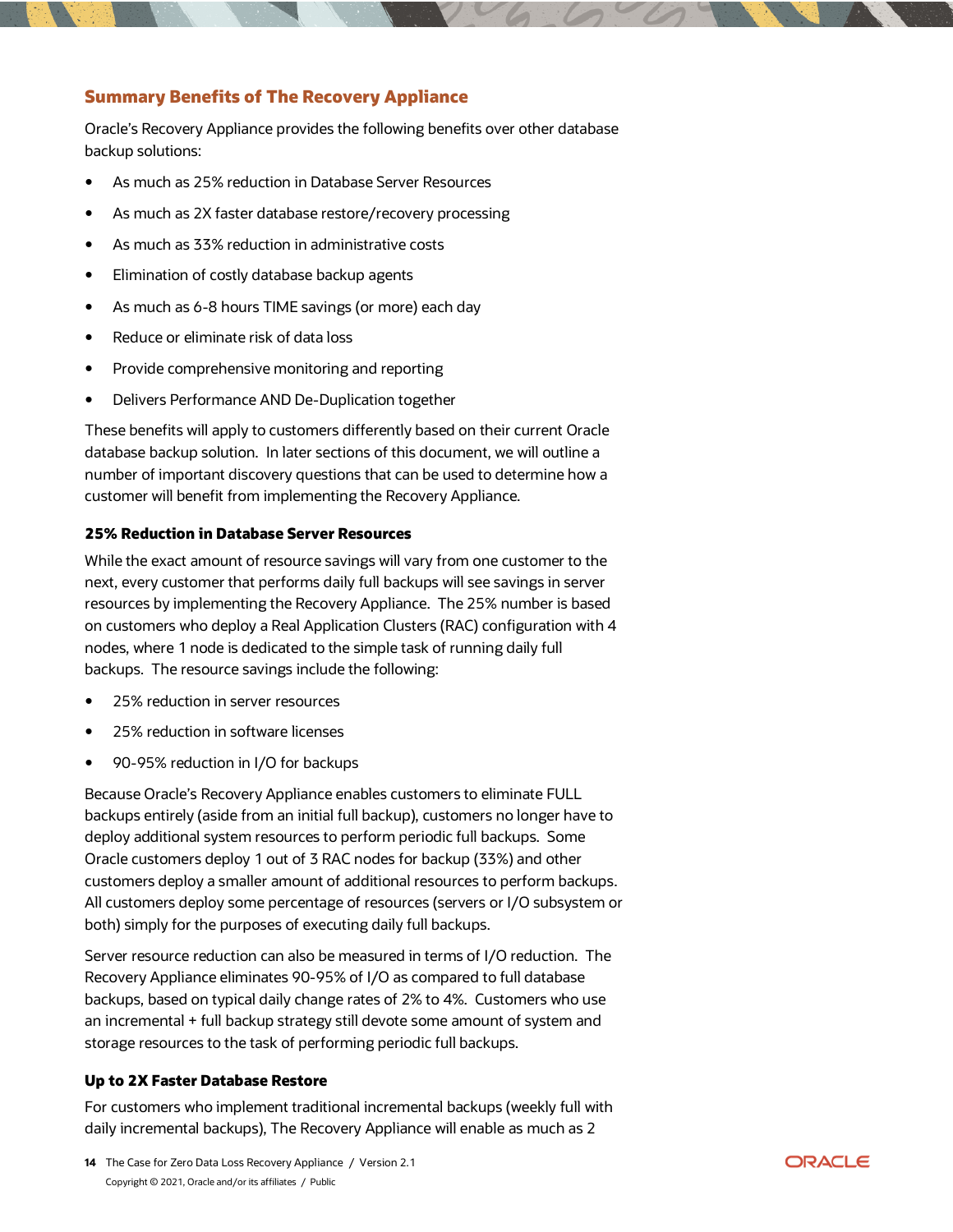times faster database restore. The Recovery Appliance dynamically generates a Virtual Full backup when the Database Administrator executes a restore command. The Virtual Full Backup effectively merges database changes with previous backups (both incremental and the initial full backup) to generate a full backup at the desired point in the timeline.

#### **VIRTUAL FULL BACKUP**

 Oracle's Recovery Appliance provides a unique capability called Virtual Full Backup. The Recovery Appliance always provides a FULL backup during recovery, even though backup is always incremental, and only captures changes. Changed data is automatically merged into the data change hierarchy known as the Delta Store within the Recovery Appliance, and provided back to the database administrator when requested.

 Restoring databases using traditional weekly full/daily incremental backups involves restoring the previous full backup, then restoring and applying as many as 6 incremental backups. The incremental backups are typically 3% the size of the full backup, or 18% total for 6 incrementals. Applying incremental backups is normally slower due to the effects of random I/O as opposed to sequential I/O involved in restoring full backups, and the fact that incrementals are applied serially, which adds approximately 40% to the backup time. Therefore, using traditional weekly full/daily incremental backups, customers should expect restore times that are as much as 2X longer than the time required to restore a full backup alone.

 The Recovery Appliance eliminates the time required to restore and apply incremental backups by dynamically constructing a Virtual Full Backup on the appliance. Customers gain the performance advantages of incremental backups without paying the performance penalty involved in restoring from full + incremental backups.

# **33% Reduction in Administrative Costs**

 We estimate that customers will realize administrative cost savings of 33% or more through deployment of The Recovery Appliance. The Recovery Appliance is a single system that performs all functions required to backup, archive, and restore Oracle databases. The Recovery Appliance is fully automated and can be administered by a single team without costly and time-consuming coordination across multiple teams using divergent toolsets. The Recovery Appliance also provides a SINGLE backup solution that can be used for ALL Oracle databases, resulting in cost savings through standardization. The Recovery Appliance is a policy-based solution that does not require manual intervention to manage space against recoverability requirements.

# **Elimination of Costly Backup Agents**

 RMAN interfaces to the Recovery Appliance through libraries that are automatically installed with the Oracle Database 12c software and later releases, and is available as a downloadable patch for prior versions. The Recovery Appliance eliminates administrative work required to deploy and maintain backup agent software on each database server. The Recovery Appliance

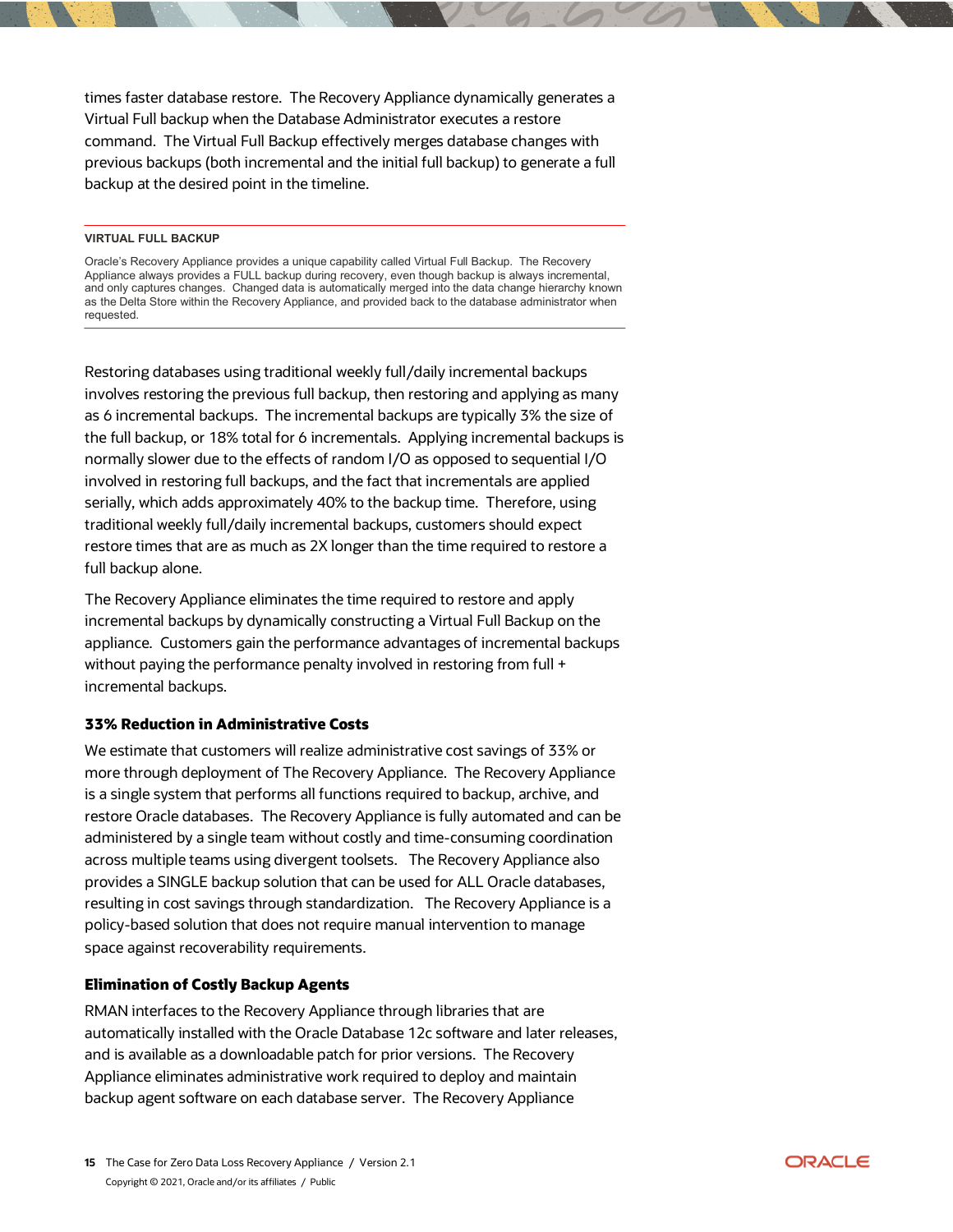backup module does not require additional license fees, resulting in significantly lower cost than solutions using traditional backup agents.

# **6-8 Hour Time Savings or More**

 Many customers run large Oracle databases that require 6-8 hour windows (or longer) for full database backups each night. The Recovery Appliance eliminates the need to perform full backups by only backing up changes, resulting in 90- 95% workload elimination, which eliminates the need for backup processing windows. For customers who face evermore time-consuming backup processing combined with ever-shortening processing windows, The Recovery Appliance conserves precious time.

# **Reduce or Eliminate Risk of Data Loss**

 The primary goal of the Recovery Appliance is to eliminate loss of data caused by improperly configured and/or improperly operated Oracle database backup solutions. The Recovery Appliance provides backup integrity checking that simply is not done by other solutions. The Recovery Appliance has a single set of integrated catalogs that are constantly synchronized to track database backups as well as the media that contains those backups. Un-synchronized catalogs are a primary source of recoverability issues.

 In addition to mitigating data loss due to data corruption, operational gaps and integration issues, the Recovery Appliance also provides the ability to protect against lost transactions in the gap between backup intervals. The Recovery Appliance does this through remote real-time redo transport, which ensures recoverability even with complete loss of the primary server and/or storage.

# **Comprehensive Monitoring & Reporting**

 The Recovery Appliance allows administrators to manage backups according to data protection policies established to meet the needs of the business and comprehensive reporting on the data recovery capabilities being delivered by the solution, with multi-level validation of backup integrity that goes beyond simple block-level integrity checks used by some solutions to incorporate database- wide integrity checks. Service Level Agreements (SLAs). The Recovery Appliance provides

# **Recovery Appliance Delivers Performance AND De-Duplication**

 Oracle's Recovery Appliance is fully integrated with the Oracle database and the RMAN backup utility, so it is able to deliver on the promise of the de-duplication vendors. The Recovery Appliance is not constrained by the need to disable performance features of RMAN, so it can de-duplicate data as well as run in a high-performance mode.

 In summary, the Recovery Appliance provides benefits that other solutions on the market simply cannot deliver because the Recovery Appliance is deeply integrated into the Oracle database engine. The Recovery Appliance is a purpose-built Oracle database backup solution, not a flat-file backup solution that has been adapted to also handle databases.

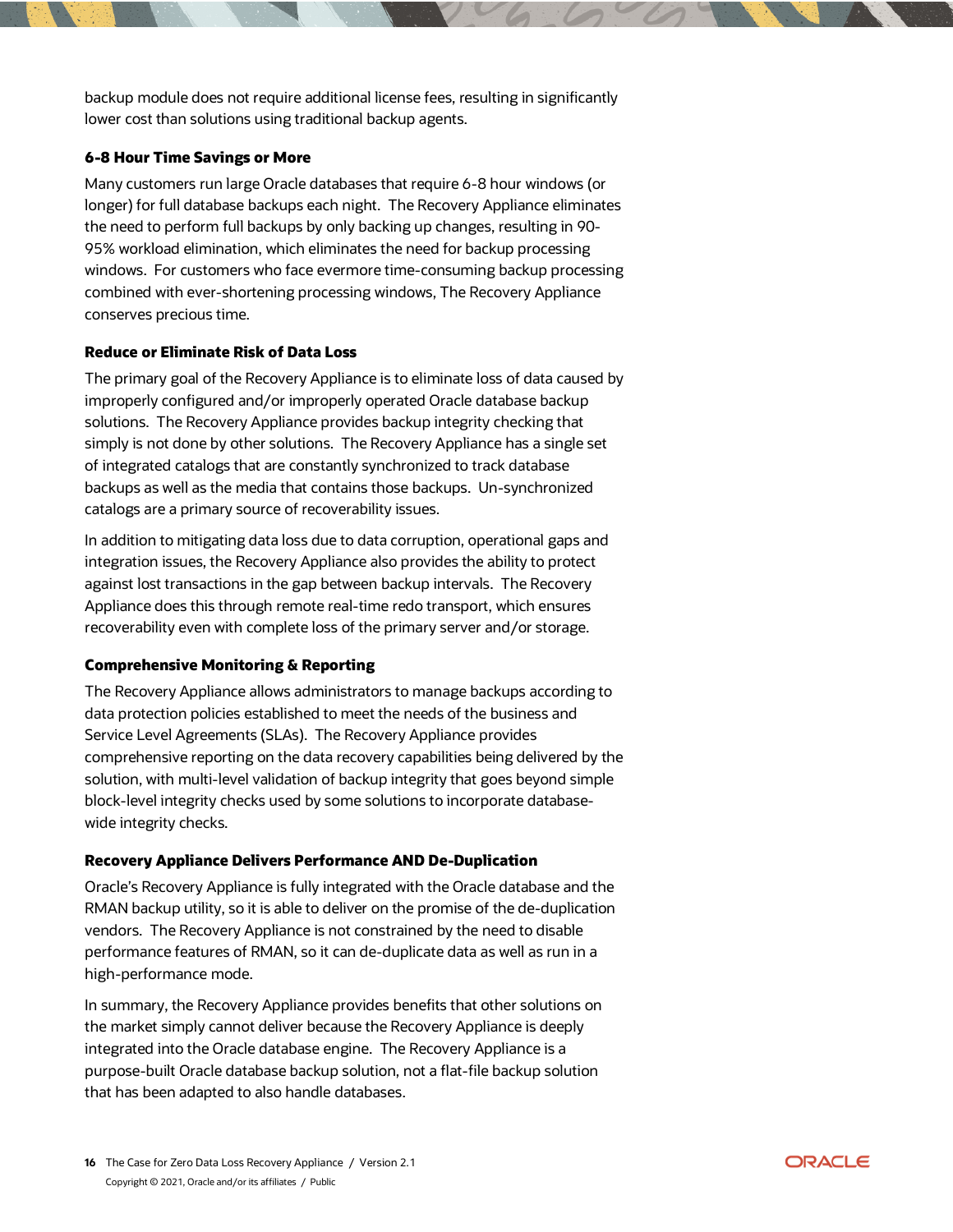## **Sample Space Estimates**

 The Recovery Appliance provides dramatic space savings compared to traditional backup/recovery solutions because the architecture is based on the fundamental internal operation of the Oracle database engine itself. The following table shows how space requirements are calculated for Recovery Appliance deployments.

## **RECOVERY APPLIANCE SPACE CALCULATIONS**

|                                                | 1TB Database | Recovery Appliance<br>Base Rack (8TB Disks) |
|------------------------------------------------|--------------|---------------------------------------------|
| Total Size of Source Database(s)               | 1,024 GB     | 70 TB                                       |
| Recovery Appliance Backup Space Optimization % | 20%          | 20%                                         |
| <b>Backup Size</b>                             | 819 GB       | 56 TB                                       |
| Daily Change Rate (%)                          | 3%           | 3%                                          |
| Daily Redo Generation Rate (%)                 | 3%           | 3%                                          |
| Days Retention in the Recovery Appliance       | 30 days      | 30 days                                     |
| Uncompressible Data (%)                        | 0%           | $0\%$                                       |
| Recovery Appliance Compression Rate (%)        | 50%          | 50%                                         |
| <b>Recovery Appliance Space Required</b>       | $1.3$ TB     | 91 TB                                       |
| Daily Full Backup Equivalent                   | 31 TB        | 2,172 TB                                    |
| <b>De-Duplication Factor</b>                   | 23.7X        | 23.7X                                       |

# **Recovery Appliance Backup Space Optimization**

 The Recovery Appliance provides dramatic space savings compared to traditional backup/recovery solutions because the architecture is based on the fundamental internal operation of the Oracle database engine itself. The following table shows how space requirements are calculated for Recovery Appliance deployments. Because the Recovery Appliance is fully integrated with the Oracle database, several space optimization measures immediately come into play. For example, temporary tablespaces (used internally for sort/work space) are not required for database recovery and the Recovery Appliance does not backup these tablespaces. The Recovery Appliance also does not backup data blocks above the high water mark, or blocks that are otherwise known as null- blocks. Additionally, Recovery Appliance does not backup committed undo records, which also are not required for databases recovery. The specific amount of space savings will vary for each database, but is normally expected to be approximately 20%.

## **Daily Change & Redo Generation Rates**

 While the rate of change and redo generation rates tend to be related, these rates can be dramatically different in some cases. For example, one database might have 1 million changes to a single block of data, while another database might experience 1 change to each of 1 million blocks of data. In most cases, the change rate and redo generation rate will be very similar. Analysis of customer data has shown that typical change rates and redo generation rates are in the range of 2% to 4% per day (3% was used in the example above).

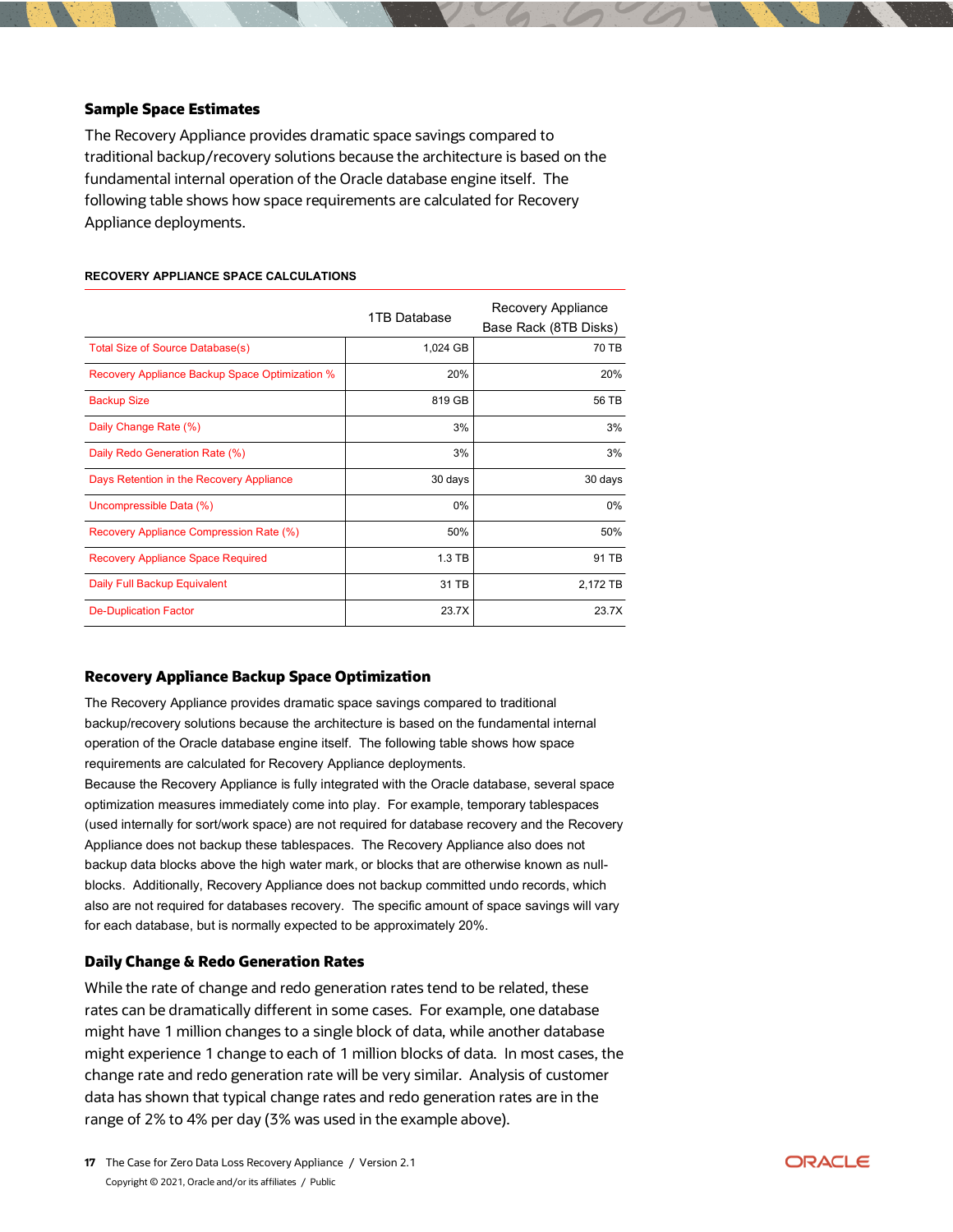#### **CHANGE VECTORS & CHANGED BLOCKS**

 The Oracle database redo log contains what are known as "change vectors" that includes the before/after images of changed data. Changed blocks in a database backup include an image of an entire block of data, which typically includes some rows that have changed, as well as some that have not.

## **Uncompressible Data & Recovery Appliance Compression**

 Some databases contain data that is already compressed, either due to the use of Oracle's Advanced Compression Option (ACO) or due to the specific data being stored. For example, JPEG images are already compressed by virtue of the JPEG encoding algorithm and cannot be compressed further. Recovery Appliance compresses all data stored in the Delta Store using a compression algorithm that delivers a relatively low compression ratio (50%) but adds minimal performance overhead.a

## **Quantifying The Benefits of The Recovery Appliance**

 How the benefits of Oracle's Recovery Appliance will accrue to a specific Oracle database operational environment will vary depending on the specific database footprint, business needs and technologies implemented. There are literally hundreds of combinations and permutations of Oracle database backup & recovery solutions on the market, so it is critical to investigate the existing solution details before making any comparison to The Recovery Appliance. This section outlines a set of questions that will help guide business analysts and architects in determining how the Recovery Appliance will benefit a particular enterprise.

- 1) Outline the overall backup strategy (or strategies) in use
	- RMAN or non-RMAN
	- 3<sup>rd</sup> Party backup agents for RMAN
	- Use of local on-disk staging areas
	- Use of storage "snapshot" technologies for backups
	- Use of storage "remote mirroring" for backups
- 2) Outline which people or teams are involved in Oracle backup/recovery
	- DBA Team
	- System Administrators
	- Storage Administrators
	- Backup Administrators
- 3) Validating Database recoverability
	- Are backups validated on a periodic basic?
	- If so, how is this performed?
	- How often are database backups validated?
	- Are all database backups validated or only specific databases?
	- How much time is devoted to proactively validating backups?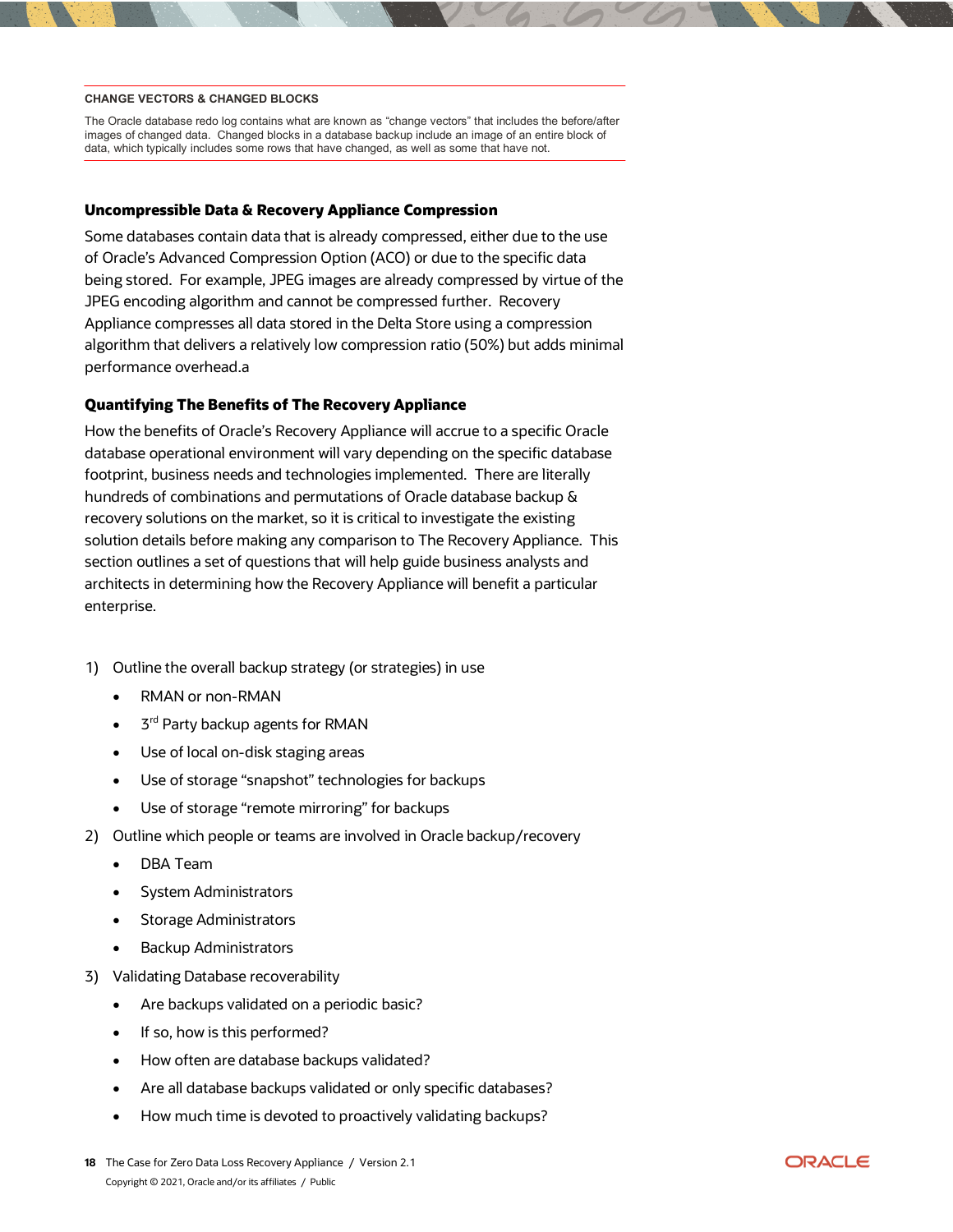- Does the customer use the "restore validate" feature of RMAN?
- What personnel and hardware resources are devoted to validating backups?
- 4) Has the organization ever experienced a failed recovery?
	- If so, please outline the root cause of the failure
	- Would it have been feasible to detect the unrecoverable situation in advance?
- 5) Are Storage-Based De-Duplication Technologies Used for Backups?
	- Are performance vs. space savings trade-offs an issue?
	- Does the performance meet requirement?
	- Does the space savings match vendor claims?
- 6) What challenges is the organization having with Oracle database backups?
	- Backups taking progressively longer each year
	- Business pressure on backup windows
	- Failing backups
	- Un-detected backup failures
	- What management reporting is available currently?
- 7) What encryption requirements does the organization have and what encryption is used?
	- Is source database encryption required and for which databases?
	- How are databases encrypted currently (Oracle TDE or other technology)?
	- Is network transport encryption required?
	- What network transport encryption is used currently?
	- Will data-at-rest encryption be required on the on-disk backup (in the Recovery Appliance)?
	- Is data-at-rest encryption required on tape?
- 8) What network topology is available for database backups?
	- Ethernet-based network (1GigE, 10GigE)
	- Fiber Channel SAN
	- Describe network connectivity in use currently
- 9) Does the organization have existing databases on Oracle Engineered Systems?
	- Oracle Database Machine (Exadata or SuperCluster)
	- Oracle Database Appliance
- 10) Overall Database Deployment Statistics & SLA's
	- How many Oracle databases are deployed?
	- What is the total volume of data in Oracle databases?
	- What overall data growth rates is the customer experiencing and expecting?
	- Outline typical recovery SLA requirements by database or group of databases
- 11) Tape Backup & Archival Requirements
	- Does the customer use tape for backup or archival of backups?
	- Does the customer have requirements for archival to removable media (tape)?
	- Does the customer require simultaneous backup of application binaries & other non-database data?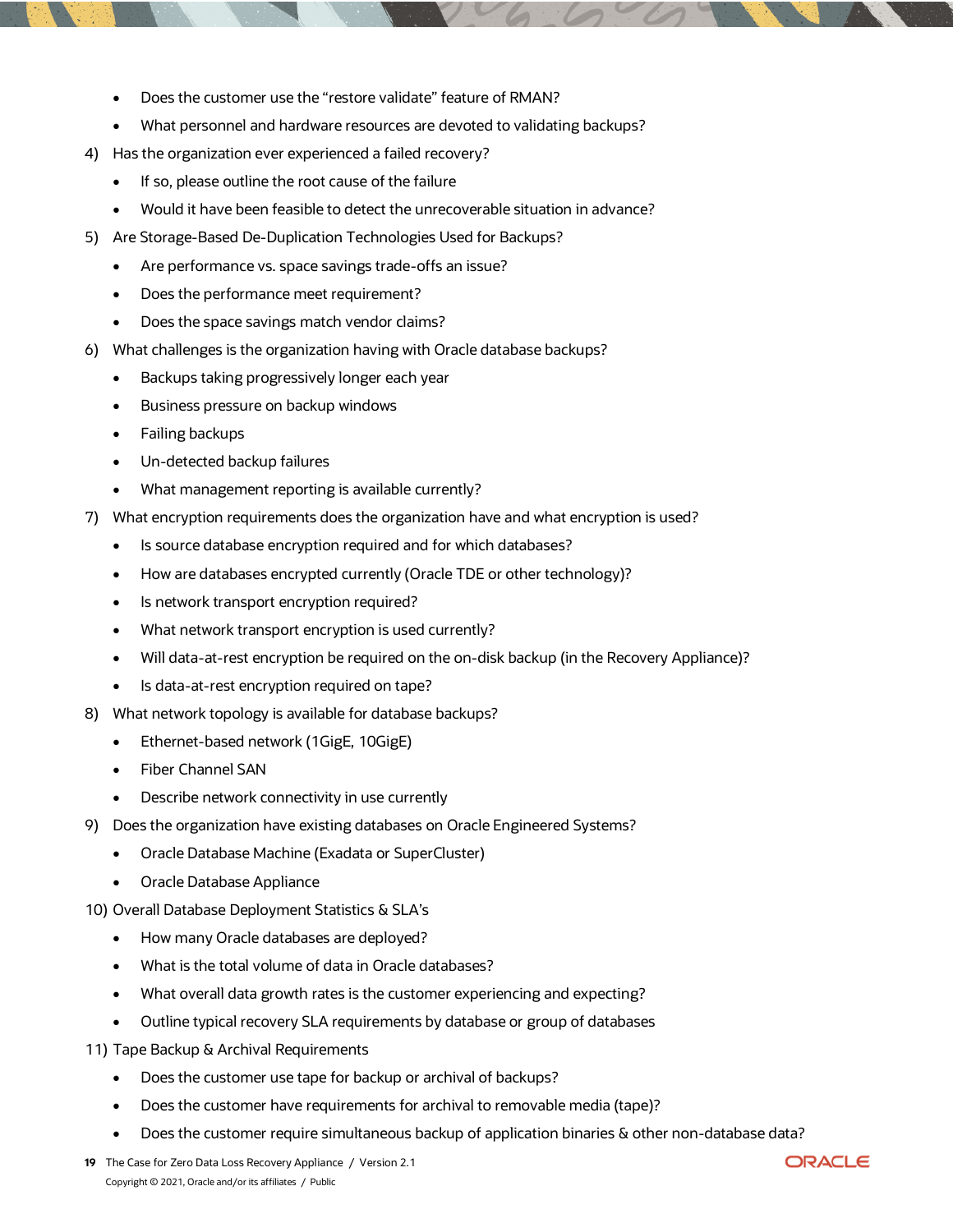12) Offsite Backup Storage

- Does the customer require offsite storage of backups?
- Can offsite backups reside on disk or is tape required for compliance or other?

# **Conclusion**

 Oracle's Recovery Appliance represents the next leap forward in Oracle database backup and recovery technology. The Recovery Appliance dramatically reduces system, storage and networking overhead, while providing the full range of Oracle database backup & recovery functionality. Recovery Appliance addresses all major sources of data loss by providing superior protection of database transaction logs, comprehensive database-aware block validation, policy based, recovery-aware data retention, and full integration with Oracle Recovery Manager (RMAN). The Recovery Appliance provides superior de-duplication capabilities that are based on the fundamental inner-workings of the Oracle database. Duplicate data is never read from disk, never processed on the server, never transmitted over the network, and duplicate data is never stored in the Recovery Appliance itself. Recovery Appliance eliminates 90-95% of production system resource consumption for backups including reduced CPU usage, reduced I/O, and reduced network bandwidth consumption. Recovery Appliance streamlines system maintenance by eliminating costly backup agents and the associated software installation, configuration, and maintenance. The Recovery Appliance streamlines operations by reducing the need for multiple administrators to coordinate activities during Oracle database backup and (more importantly) by eliminating the extra time required for such coordination during database recovery.